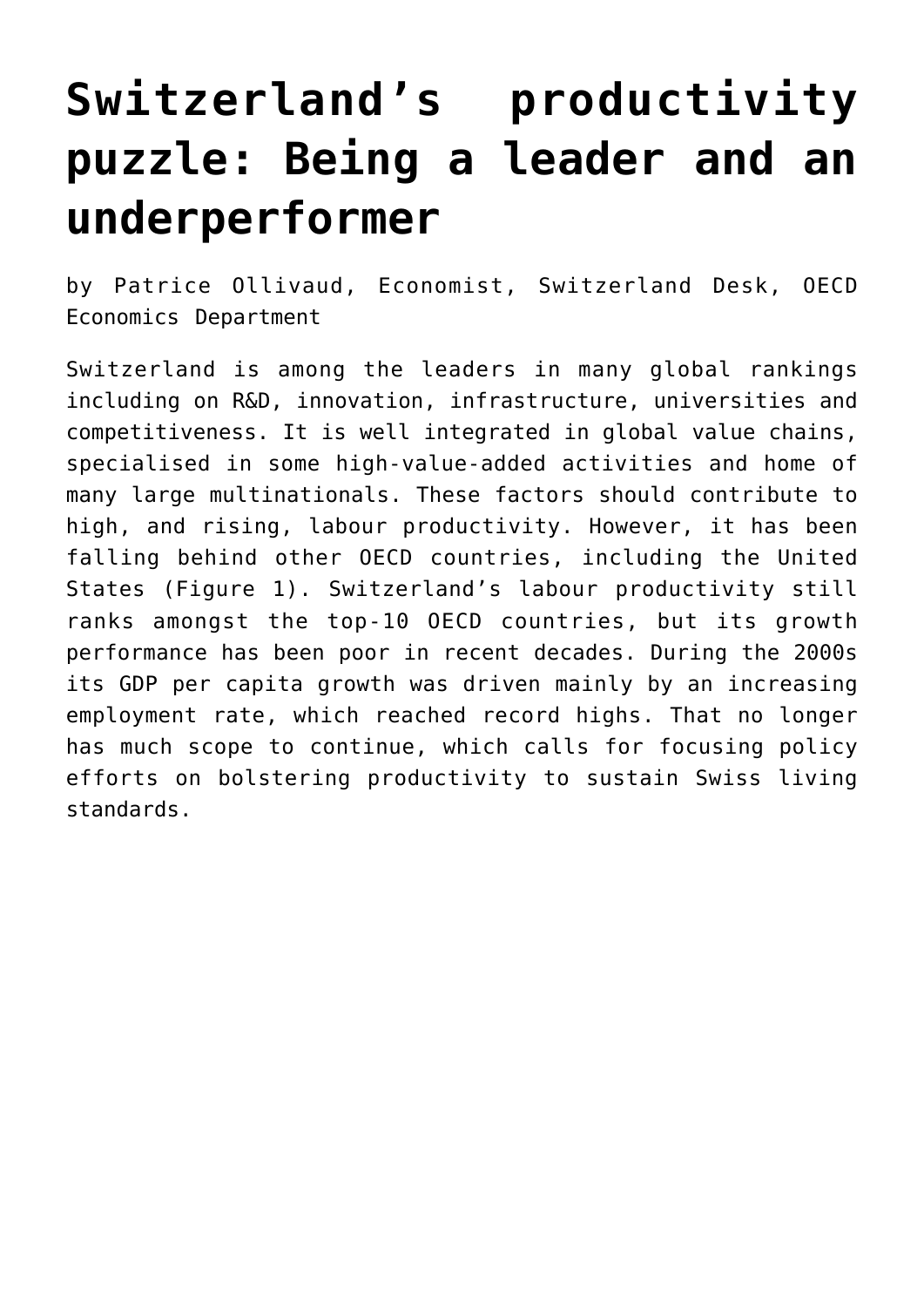

Figure 1. Hourly labour productivity compared to the United States Constant prices, 2010 USD in PPPs, USA=100

The recently published *[OECD Economic Survey of Switzerland](http://www.oecd.org/economy/economic-survey-switzerland.htm)* (OECD, 2017) studies Swiss labour productivity from a firmlevel perspective using the KOF Swiss Innovation Survey database. The results point to a growing gap between Swiss frontier firms and the rest (Figure 2), similar to the pattern observed in other OECD countries (Andrews et al., 2016). This is particularly the case in the services sector.

Labour productivity growth is higher in firms that have introduced innovations and those with a larger share of highskilled employees. However, fewer and fewer firms conduct R&D, while they spend more and more francs on it. This accentuates the concentration of R&D in a limited number of firms (around two-third of patents over 2006-11 originated from just 20 firms) and in pharmaceuticals (which accounted for nearly 30% of Switzerland's business R&D in 2013). In addition, small firms report facing constraints in finding workers with needed skills.

This suggests the existence of a two-speed economy. A small segment of firms does extremely well. Others are suffering, driving the weak overall labour productivity growth outcome.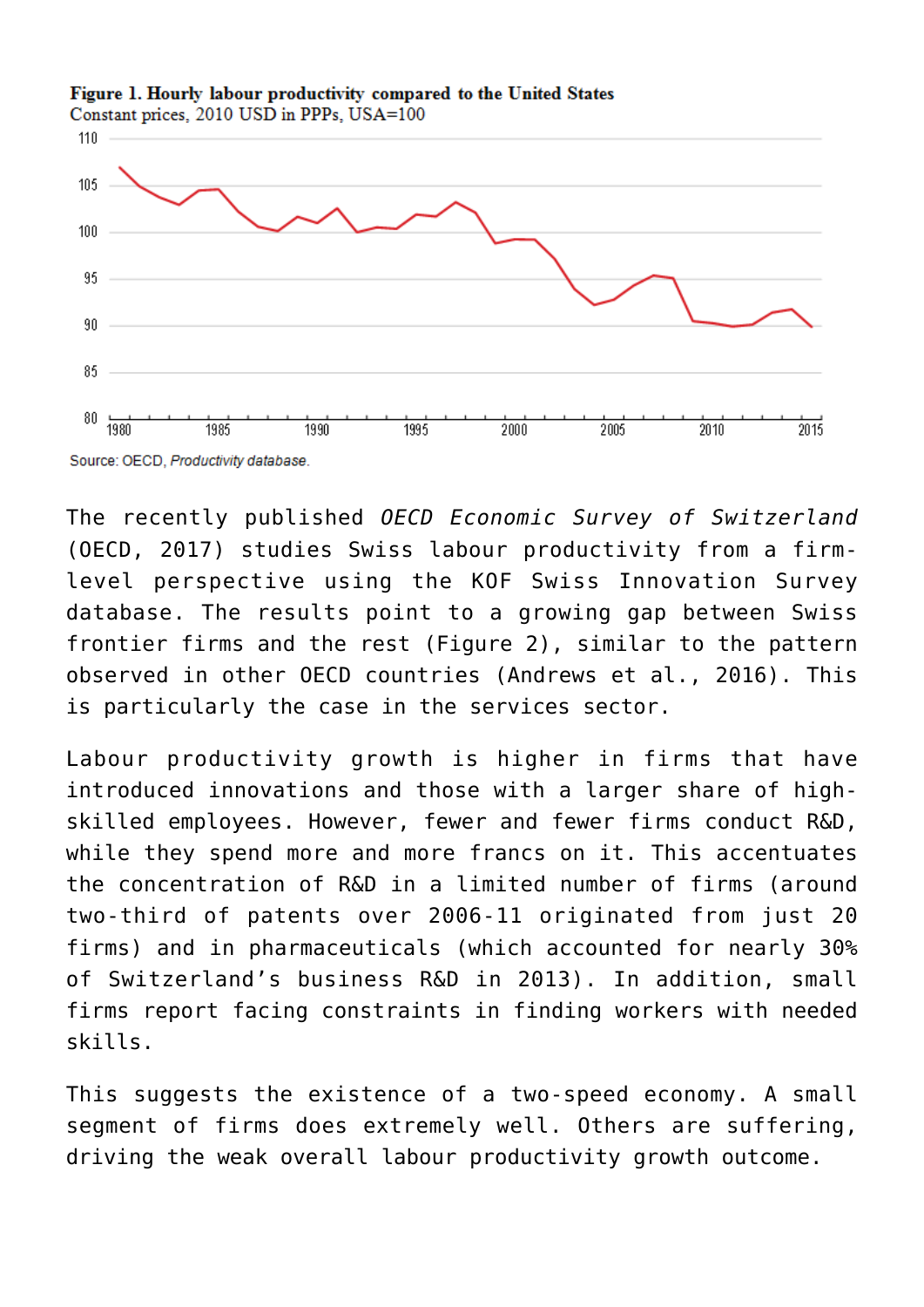Figure 2. Firm performance has diverged since the crisis

Labour productivity, 2002=100



1. Markers denote survey years. Labour productivity is value added per employee; it is not adjusted for average hours worked per employee. The sample of the 1% most productive firms is recalculated each survey year at the 2-digit industry level. See Chapter 1 in OECD (2017) for further details of the calculation.

Source: OECD calculations based on KOF, Swiss Innovation Survey database.

Facilitating firm entry and exit are key ingredients for business dynamism and boosting productivity growth. Furthermore, entrepreneurship is not very high for the 18-24 year-old population. Several recommendations would boost the creation of innovative start-ups:

- Promoting incubators at higher education institutions
- Increasing the share of academic staff with entrepreneurial skills
- Facilitating collaboration between firms through universities and research laboratories.

Risk-taking would also be facilitated – pushing up start-up rates – if Switzerland implemented a personal bankruptcy regime, allowing honest, hard-working entrepreneurs to have a second chance.

## **Bibliography:**

Andrews, D., C. Criscuolo and P. Gal (2016), "The Best versus the Rest: The Global Productivity Slowdown, Divergence across Firms and the Role of Public Policy", *OECD Productivity*